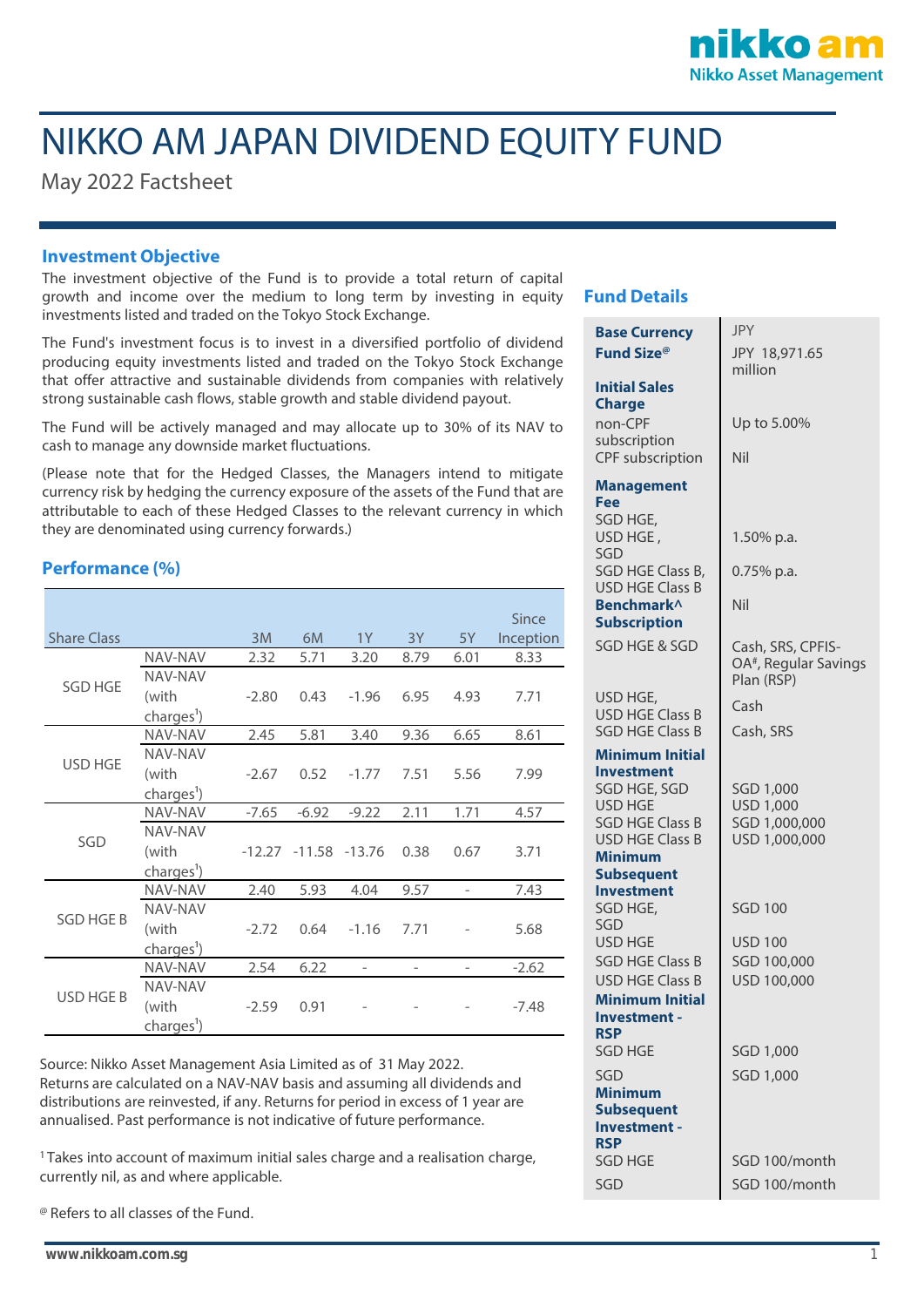## nikko am

### **Fund Holdings**

| <b>Top 5 Holdings</b>                      | Weight |
|--------------------------------------------|--------|
| MITSUI & CO., LTD                          | 2.3%   |
| NIPPON TELEGRAPH AND TELEPHONE CORPORATION | 2.3%   |
| TOKIO MARINE HOLDINGS, INC.                | 2.3%   |
| <b>ITOCHU CORPORATION</b>                  | 2.3%   |
| DENSO CORPORATION                          | 2.3%   |





Cash in allocation charts includes cash equivalents.

Percentages of allocation may not add to 100% due to rounding error.

The negative cash shown is due to redemptions payable, taxes payable, trades pending settlement or any other provisions provided for.

### **Fund Characteristics**

| Number of       |                    | <b>Sharpe Ratio</b>    | <b>Standard Deviation (%)</b> |  |
|-----------------|--------------------|------------------------|-------------------------------|--|
| <b>Holdings</b> | <b>Share Class</b> | (3 years - Annualised) | (3 years - Annualised)        |  |
| 53              | SGD                | 0.13                   | 10.93                         |  |
|                 | SGD HGE            | 0.59                   | 13.58                         |  |
|                 | SGD HGE B          | 0.66                   | 13.47                         |  |
|                 | USD HGE            | 0.65                   | 13.45                         |  |
|                 | USD HGE B          | -                      | -                             |  |

| <b>Share Class</b> | <b>Inception Date</b> | <b>NAV</b> | <b>ISIN</b>  | <b>Bloomberg Ticker</b> |
|--------------------|-----------------------|------------|--------------|-------------------------|
| SGD                | 01 April 2016         | SGD 0.933  | SG9999010482 | NKJDESG SP              |
| SGD HGE            | 01 July 2013          | SGD 1.226  | SG9999010490 | NIKJDES SP              |
| SGD HGE B          | 17 April 2019         | SGD 1.055  | SG9999016356 | NIKJDEB SP              |
| USD HGE            | 01 July 2013          | USD 1.254  | SG9999010466 | NIKJDEU SP              |
| USD HGE B          | 21 September 2021     | USD 0.946  | SG9999016372 | NKJDEUB SP              |

Source: Nikko Asset Management Asia Limited as of 31 May 2022.